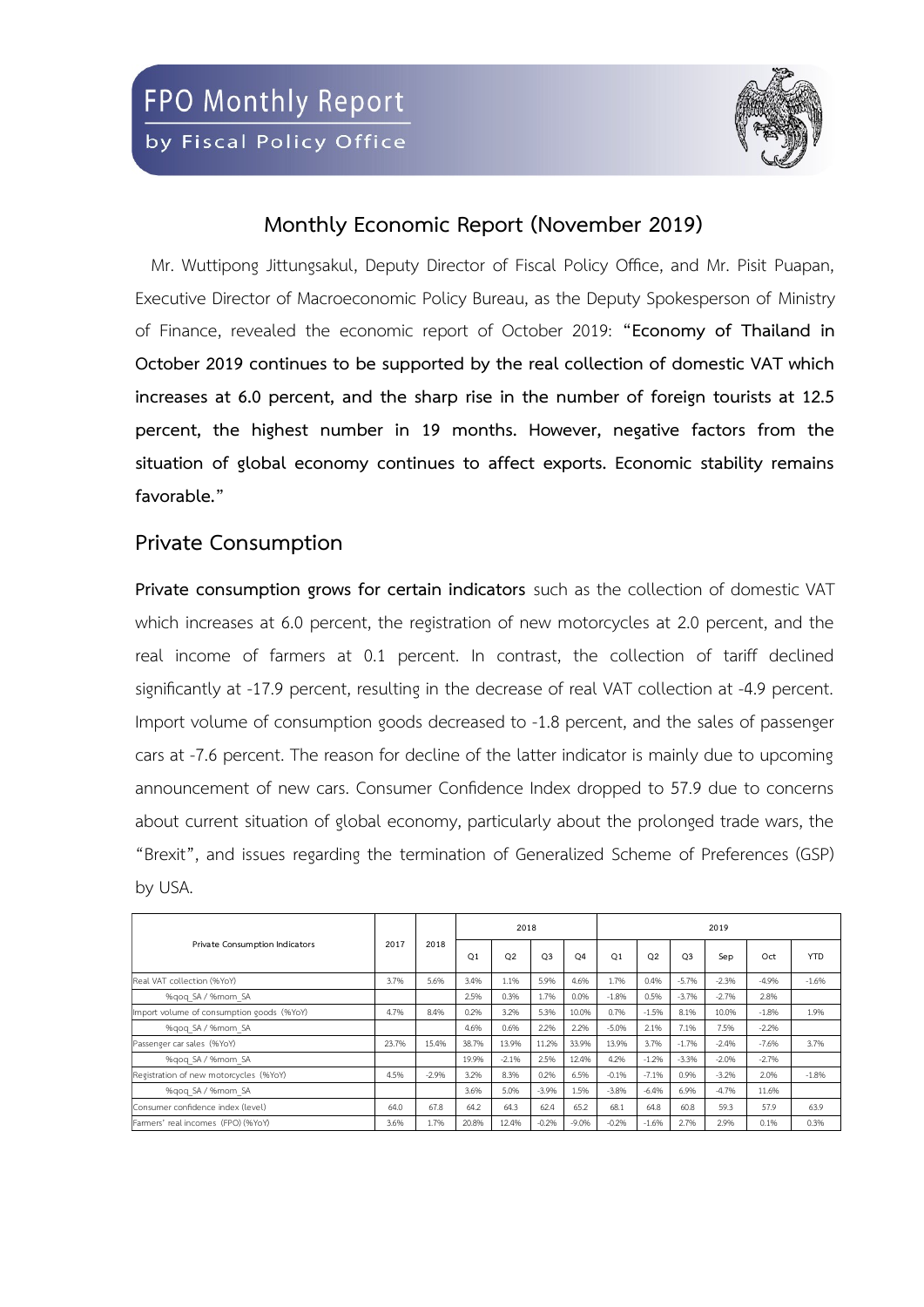#### **Private Investment**

**Private investment remains slow overall.** Investment in machinery and equipment sector is indicated by the sales of commercial cars which decreases by -13.5 percent, compared to significant increase in October 2018 at 36.0 percent due to special factors. Taking this into account, the sales in October 2019 remain growing at 9.0 percent from the previous month (seasonally adjusted). Nevertheless, the import volume of capital goods increased slightly by 1.0 percent, or a 5.3 percent increase from the previous month (seasonally adjusted). Investment in the construction sector is indicated by the collection of real estate tax which decreased by -12.8 percent, or a -9.0 percent decline from the previous month (seasonally adjusted). The sales of cement recover slightly at -9.0 percent, from the previous month which was at -10.0 percent, resulting in a slight increase at 0.3 percent (seasonally adjusted). The construction material price index dropped by -3.1 percent, due to the decline in global market price of steel, and the decreasing domestic demand.

|                                          | 2017     | 2018  |                | 2018      |                |                | 2019           |                |                |          |          |            |  |  |
|------------------------------------------|----------|-------|----------------|-----------|----------------|----------------|----------------|----------------|----------------|----------|----------|------------|--|--|
| Private Investment Indicators            |          |       | O <sub>1</sub> | <b>O2</b> | O <sub>3</sub> | O <sub>4</sub> | O <sub>1</sub> | O <sub>2</sub> | O <sub>3</sub> | Sep      | Oct      | <b>YTD</b> |  |  |
| Machinery and equipment sector           |          |       |                |           |                |                |                |                |                |          |          |            |  |  |
| Import volume of capital goods (%YoY)    | 6.3%     | 3.4%  | 1.2%           | 9.8%      | 8.4%           | 6.2%           | $-9.5%$        | $-6.1%$        | $-1.0%$        | $-2.7%$  | 1.0%     | $-4.9%$    |  |  |
| %qoq SA / %mom SA                        |          |       | 2.1%           | 1.5%      | 3.2%           | $-1.0%$        | $-5.3%$        | 2.6%           | 1.4%           | 1.0%     | 5.3%     |            |  |  |
| Commercial car sales (%YoY)              | 7.5%     | 22.2% | 5.3%           | 2.2%      | 12.8%          | 9.5%           | 9.5%           | 2.9%           | $-11.3%$       | $-21.4%$ | $-13.5%$ | $-1.3%$    |  |  |
| %qoq SA / %mom SA                        |          |       | 7.0%           | $-2.1%$   | 6.6%           | $-1.6%$        | $-3.3%$        | 2.8%           | $-11.0%$       | $-9.6%$  | 9.0%     |            |  |  |
| Construction sector                      |          |       |                |           |                |                |                |                |                |          |          |            |  |  |
| Real estate tax collection (%YoY)        | $-0.996$ | 13.2% | $-9.7%$        | $-8.4%$   | 12.3%          | 3.1%           | 4.9%           | $-15.6%$       | $-2.3%$        | 8.5%     | $-12.8%$ | $-5.5%$    |  |  |
| %gog SA / %mom SA                        |          |       | $-4.3%$        | 3.9%      | 5.1%           | $-1.3%$        | 0.1%           | $-14.3%$       | 13.9%          | 5.1%     | $-9.0%$  |            |  |  |
| Cement sales (%YoY)                      | 1.3%     | 4.9%  | 0.5%           | $-1.6%$   | 3.5%           | 3.1%           | $-3.0%$        | $-3.9%$        | $-9.2%$        | $-10.0%$ | $-9.0%$  | $-5.7%$    |  |  |
| %qoq SA / %mom SA                        |          |       | 3.4%           | $-2.8%$   | 0.1%           | 2.3%           | $-6.3%$        | $-0.8%$        | $-1.5%$        | 4.3%     | 0.3%     |            |  |  |
| Construction material price index (%YoY) | 1.9%     | 2.6%  | 2.0%           | $-1.0%$   | 3.0%           | 3.6%           | 0.0%           | 0.0%           | $-2.4%$        | $-2.8%$  | $-3.1%$  | $-1.0%$    |  |  |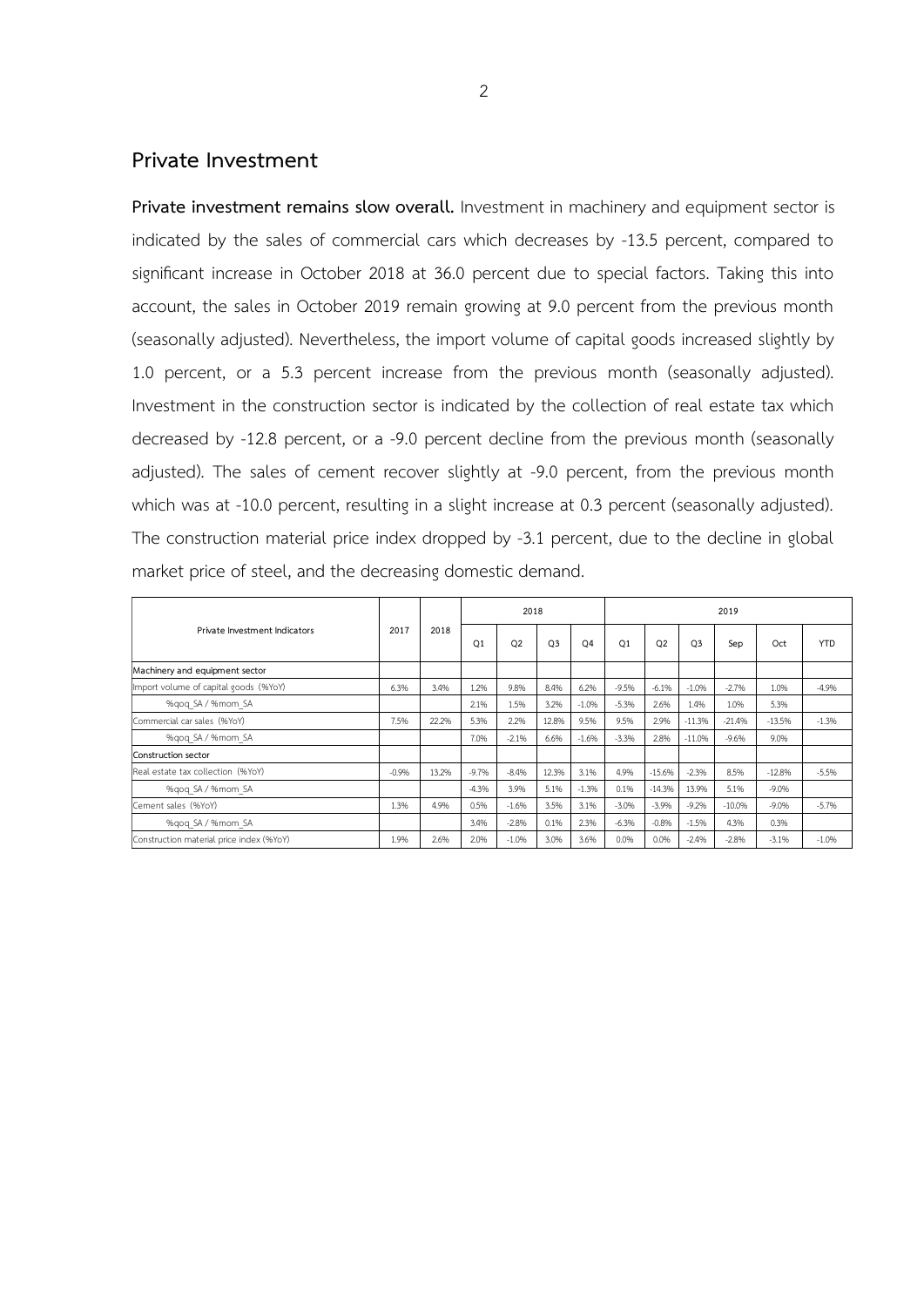#### **Fiscal Sector**

**The total government expenditure of October 2019 is 368.2 billion baht.** The total expenditure in October 2019 is 347.5 billion baht, which is further divided into: current expenditure at 337.0 billion baht, and capital expenditure at 10.5 billion baht. The carry-over is 20.7 billion baht.

|                                            |         | FY2018  | FY2018                   |               | FY2019        |               |                          |                          |         |         |             |  |  |  |  |
|--------------------------------------------|---------|---------|--------------------------|---------------|---------------|---------------|--------------------------|--------------------------|---------|---------|-------------|--|--|--|--|
| Fiscal Sector Indicators<br>(Billion Baht) | FY2017  |         | O <sub>3</sub><br>FY2018 | 04/<br>FY2018 | Q1/<br>FY2019 | Q2/<br>FY2019 | Q <sub>3</sub><br>FY2019 | O <sub>4</sub><br>FY2019 | Aug     | Sep     | <b>FYTD</b> |  |  |  |  |
| Total Expenditure                          | 2,890.5 | 3,007.2 | 738.4                    | 670.6         | 963.7         | 730.2         | 661.5                    | 687.7                    | 168.1   | 288.7   | 368.2       |  |  |  |  |
| (96YoY)                                    | 3.0%    | 4.0%    | 13.3%                    | 5.9%          | $-0.4%$       | 15.8%         | $-10.4%$                 | 2.5%                     | $-6.1%$ | 3.6%    | $-21.4%$    |  |  |  |  |
| Annual Expenditure                         | 2,686.6 | 2,792.1 | 695.6                    | 625.9         | 893.0         | 669.2         | 590.2                    | 635.9                    | 158.2   | 258.0   | 347.5       |  |  |  |  |
| (96YoY)                                    | 4.2%    | 3.9%    | 11.3%                    | 2.8%          | $-0.5%$       | 16.8%         | $-15.1%$                 | 1.6%                     | $-5.3%$ | 0.7%    | $-22.4%$    |  |  |  |  |
| Current Expenditure                        | 2,305.8 | 2.411.8 | 603.7                    | 518.3         | 817.7         | 569.0         | 497.5                    | 516.8                    | 125.2   | 201.8   | 337.0       |  |  |  |  |
| (96YoY)                                    | 4.1%    | 4.6%    | 11.5%                    | 3.1%          | 0.9%          | 18.8%         | $-17.6%$                 | $-0.3%$                  | $-6.6%$ | $-2.6%$ | $-20.2%$    |  |  |  |  |
| Capital Expenditure                        | 380.8   | 380.3   | 91.9                     | 107.6         | 75.2          | 100.2         | 92.7                     | 119.0                    | 33.0    | 56.2    | 10.5        |  |  |  |  |
| (96YoY)                                    | 4.4%    | $-0.1%$ | 10.0%                    | 1.3%          | $-13.7%$      | 7.0%          | 0.8%                     | 10.6%                    | 0.0%    | 14.6%   | $-58.7%$    |  |  |  |  |
| Carry-over budget (last year)              | 204.0   | 215.1   | 42.8                     | 44.7          | 70.8          | 61.0          | 71.3                     | 51.8                     | 09.9    | 30.7    | 20.7        |  |  |  |  |

### **International Trading**

**International trading slows**, indicated by the real exports value in form of USD which drops by -4.5 percent, the result form decline in exports of the following products: oil, gold, steel and related products, radio signal receivers, televisions and the components, rice, para rubber, and tapioca. In contrast, export of the following products remains growing: frozen fruits and vegetables (fresh, frozen, processed), table sugar, beverages, latex products, motorcycles and the components, clothes, and cosmetics. Additionally, exports to the following main destination grow: USA, Japan, and Middle East. Imports in form of USD dropped by -7.6 percent, resulting in the trade surplus in October 2019 at 506.5 million USD. Regarding the situation of global exports, many countries such as South Korea, Singapore, or Malaysia also face decline in exports.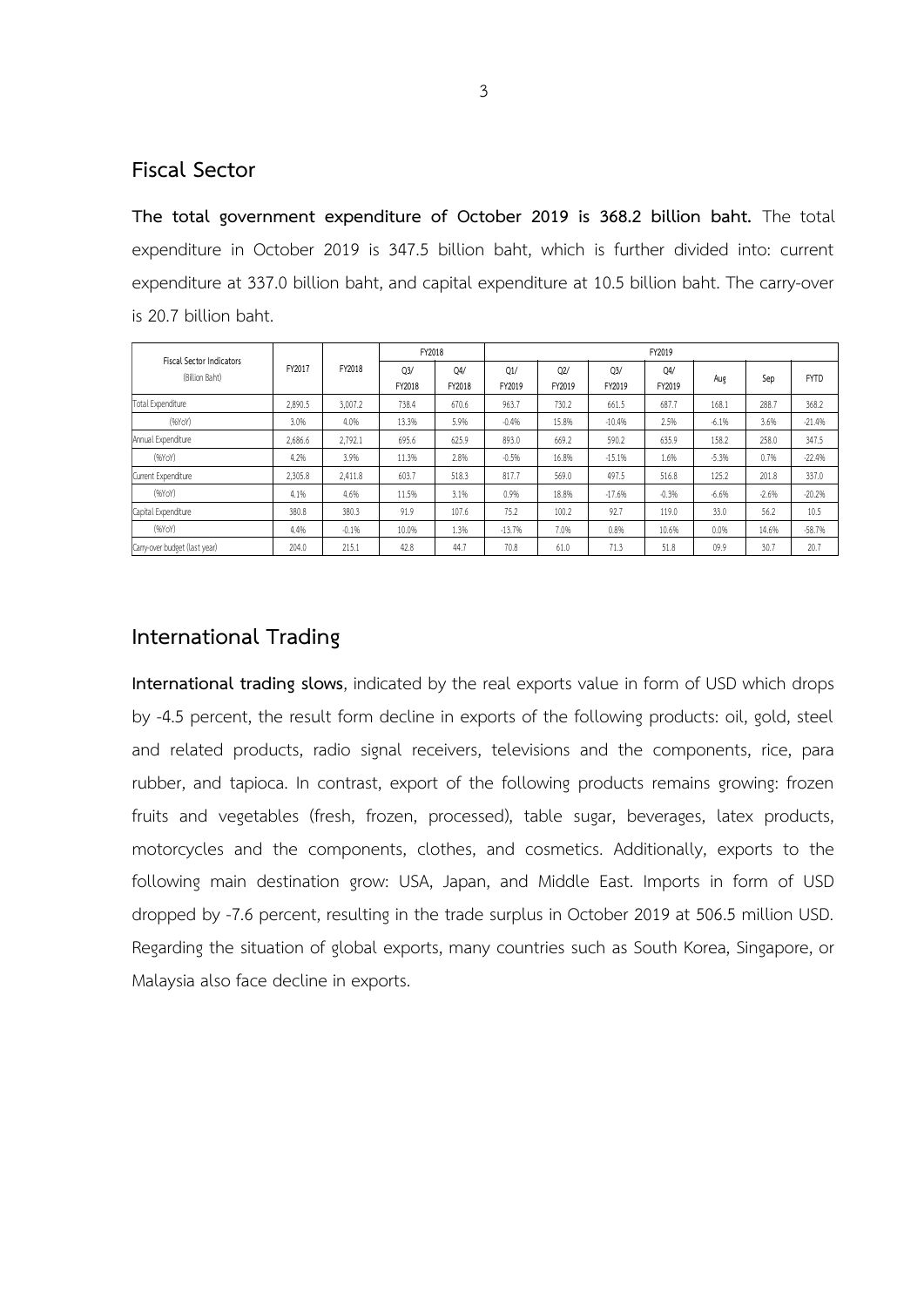| 01<br>02<br>$-5.9%$<br>$-5.8%$<br>$-3.8%$<br>$-2.196$<br>1.6%<br>0.4%<br>0.3%<br>$-2.4%$ | Q <sub>3</sub><br>٠<br>$-0.5%$<br>0.2%<br>$-3.9%$ | Aug<br>٠<br>$-4.0%$<br>0.3% | Sep<br>$\overline{\phantom{a}}$<br>$-1.496$<br>0.3% | <b>YTD</b><br>$-5.8%$<br>$-2.1%$ |
|------------------------------------------------------------------------------------------|---------------------------------------------------|-----------------------------|-----------------------------------------------------|----------------------------------|
|                                                                                          |                                                   |                             |                                                     |                                  |
|                                                                                          |                                                   |                             |                                                     |                                  |
|                                                                                          |                                                   |                             |                                                     |                                  |
|                                                                                          |                                                   |                             |                                                     | 0.3%                             |
|                                                                                          |                                                   | $-4.3%$                     | $-1.7%$                                             | $-2.4%$                          |
|                                                                                          |                                                   |                             |                                                     |                                  |
| $-12.396$<br>$-8.9%$                                                                     | $-7.3%$                                           | $-9.5%$                     | $-7.8%$                                             | $-9.5%$                          |
| $-10.0%$<br>$-13.4%$                                                                     | $-9.296$                                          | $-9.4%$                     | $-7.2%$                                             | $-9.996$                         |
| $-3.6%$<br>$-6.6%$                                                                       | $-7.7%$                                           | $-13.3%$                    | 5.8%                                                | $-6.2%$                          |
| $-3.8%$<br>$-6.7%$                                                                       | $-7.7%$                                           | $-13.1%$                    | 7.0%                                                | $-6.2%$                          |
| 1.1%<br>0.096                                                                            | $-1.296$                                          | $-7.0%$                     | 6.5%                                                | $-0.296$                         |
| 0.5%<br>0.0%                                                                             | $-1.2%$                                           | $-7.3%$                     | 5.9%                                                | $-0.3%$                          |
| $-3.896$<br>$-0.8%$                                                                      | $-4.3%$                                           | $-6.6%$                     | $-14.5%$                                            | $-3.796$                         |
| $-5.896$<br>$-1.996$                                                                     | $-6.396$                                          | $-11.5%$                    | $-19.1%$                                            | $-6.5%$                          |
| 3.0%<br>$-1.896$                                                                         | $-1.7%$                                           | $-1.5%$                     | 11.5%                                               | $-0.396$                         |
| 5.4%<br>$-0.6%$                                                                          | $-1.3%$                                           | $-2.1%$                     | 10.8%                                               | 0.1%                             |
| 18.1%                                                                                    | $-13.8%$                                          | $-38.6%$                    | $-22.8%$                                            | $-16.8%$                         |
|                                                                                          | $-9.6%$                                           |                             |                                                     |                                  |

| Export          | Share  | 2017    | 2018     |       |          | 2018           |          | 2019     |          |                |           |          |            |  |  |
|-----------------|--------|---------|----------|-------|----------|----------------|----------|----------|----------|----------------|-----------|----------|------------|--|--|
|                 |        |         |          | Q1    | Q2       | Q <sub>3</sub> | 04       | O1       | Q2       | Q <sub>3</sub> | Aug       | Sep      | <b>YTD</b> |  |  |
| Total Export    | 100.0% | 9.9%    | 6.9%     | 12.2% | 11.2%    | 3.0%           | 2.0%     | $-2.1%$  | $-3.8%$  | $-0.5%$        | $-4.0%$   | $-1.496$ | $-2.1%$    |  |  |
| China           | 12.0%  | 24.0%   | 2.7%     | 4.1%  | 16.0%    | $-2.3%$        | $-4.8%$  | $-10.4%$ | $-9.1%$  | 2.8%           | $-2.7%$   | 6.1%     | $-5.6%$    |  |  |
| U.S.A           | 11.1%  | 8.5%    | 5.5%     | 9.1%  | 6.8%     | 0.1%           | 6.8%     | 32.1%    | 3.3%     | 7.7%           | 5.8%      | 7.8%     | 14.1%      |  |  |
| Japan           | 9.9%   | 7.7%    | 13.0%    | 24.9% | 11.3%    | 8.6%           | 8.2%     | $-1.8%$  | $-2.3%$  | 2.9%           | $-1.296$  | 2.4%     | $-0.4%$    |  |  |
| EU              | 9.0%   | 8.1%    | 5.1%     | 11.0% | 11.2%    | 2.5%           | $-3.7%$  | $-6.8%$  | $-7.3%$  | $-5.6%$        | $-6.2%$   | $-8.2%$  | $-6.6%$    |  |  |
| Australia       | 5.1%   | 3.5%    | 2.9%     | 14.0% | 10.3%    | $-3.396$       | $-7.4%$  | $-11.7%$ | $-7.5%$  | 12.1%          | 18.4%     | $-3.7%$  | $-2.4%$    |  |  |
| Vietnam         | 5.1%   | 22.9%   | 11.9%    | 18.7% | 6.7%     | 13.1%          | 10.0%    | 5.8%     | 2.7%     | $-14.1%$       | $-19.1%$  | $-15.9%$ | $-2.6%$    |  |  |
| Hong Kong       | 5.0%   | 7.2%    | 1.8%     | 1.4%  | 9.5%     | 2.8%           | $-6.3%$  | $-13.6%$ | $-5.1%$  | $-5.4%$        | $-6.5%$   | $-10.8%$ | $-8.0%$    |  |  |
| Malaysia        | 4.6%   | 7.4%    | 12.6%    | 15.5% | 12.6%    | 19.4%          | 3.6%     | $-3.396$ | $-8.5%$  | $-17.8%$       | $-37.3%$  | 1.0%     | $-10.2%$   |  |  |
| Indonesia       | 4.1%   | 8.2%    | 15.9%    | 21.4% | 13.4%    | 19.4%          | 9.8%     | $-9.996$ | $-18.9%$ | $-13.0%$       | $-10.4%$  | $-13.1%$ | $-14.0%$   |  |  |
| Singapore       | 3.7%   | 0.8%    | 13.6%    | 12.3% | $-7.6%$  | 24.9%          | 29.2%    | $-10.9%$ | 10.8%    | $-5.8%$        | $-27.3%$  | 10.3%    | $-2.2%$    |  |  |
| Middle East     | 3.4%   | $-1.8%$ | $-5.1%$  | 11.1% | $-10.3%$ | $-6.296$       | $-13.7%$ | $-7.396$ | $-8.3%$  | 2.4%           | 5.3%      | $-2.4%$  | $-4.5%$    |  |  |
| Philippines     | 3.1%   | 8.6%    | 13.9%    | 14.0% | 23.2%    | 23.6%          | $-2.8%$  | $-7.796$ | $-17.4%$ | $-15.1%$       | $-16.996$ | 9.2%     | $-13.6%$   |  |  |
| Africa          | 3.0%   | 10.9%   | 10.8%    | 21.3% | 22.4%    | 5.3%           | $-2.4%$  | $-4.6%$  | $-11.0%$ | $-12.8%$       | $-22.8%$  | $-16.0%$ | $-9.5%$    |  |  |
| India           | 3.0%   | 25.7%   | 17.8%    | 32.8% | 27.7%    | 14.3%          | $-0.4%$  | 1.3%     | 4.9%     | $-8.1%$        | $-18.0%$  | $-10.9%$ | $-0.5%$    |  |  |
| South Korea     | 2.0%   | 14.4%   | 6.0%     | 6.7%  | 12.3%    | 3.0%           | 1.6%     | $-6.6%$  | $-0.3%$  | $-10.3%$       | $-6.5%$   | $-20.7%$ | $-5.6%$    |  |  |
| Taiwan          | 1.6%   | 19.0%   | $-0.996$ | 11.5% | 1.6%     | $-10.1%$       | $-5.3%$  | $-14.5%$ | $-6.3%$  | 10.0%          | 4.7%      | 13.0%    | $-4.0%$    |  |  |
| PS. ASEAN-9     | 27.1%  | 8.9%    | 14.9%    | 15.1% | 13.6%    | 21.8%          | 9.6%     | $-4.5%$  | $-5.996$ | $-39.7%$       | $-92.7%$  | $-6.796$ | $-17.4%$   |  |  |
| PS. ASEAN-5     | 15.5%  | 6.1%    | 13.6%    | 16.1% | 9.4%     | 20.2%          | 9.3%     | $-7.896$ | $-8.7%$  | $-12.1%$       | $-24.6%$  | 0.6%     | $-9.6%$    |  |  |
| PS. Indochina-4 | 11.6%  | 12.9%   | 16.7%    | 13.8% | 19.9%    | 24.1%          | 9.9%     | 0.0%     | $-2.0%$  | $-16.2%$       | $-22.7%$  | $-15.3%$ | $-6.4%$    |  |  |

|                                                       |       |       | 2018  |       |                | 2018    |         | 2019    |         |                          |          |                 |            |  |  |
|-------------------------------------------------------|-------|-------|-------|-------|----------------|---------|---------|---------|---------|--------------------------|----------|-----------------|------------|--|--|
| Import                                                | Share | 2017  |       | 01    | Q <sub>2</sub> | Q3      | 04      | 01      | Q2      | Q <sub>3</sub>           | Sep      | 0 <sub>ct</sub> | <b>YTD</b> |  |  |
| Real Imports of Goods (49.8%)                         |       | 7.4%  | 8.1%  | 10.4% | 7.9%           | 9.9%    | 4.5%    | $-2.6%$ | $-3.4%$ | $\overline{\phantom{a}}$ |          |                 | $-3.0%$    |  |  |
| Value \$ term (Custom Dep.) %YoY                      |       | 14.1% | 12.0% | 16.6% | 13.9%          | 13.6%   | 4.8%    | $-1.2%$ | $-3.6%$ | $-6.1%$                  | $-4.2%$  | $-7.6%$         | $-4.1%$    |  |  |
| Price \$ term (Ministry of Commerce) %YoY             |       | 5.5%  | 5.6%  | 6.6%  | 7.2%           | 6.2%    | 2.7%    | 0.1%    | $-0.1%$ | $-0.2%$                  | $-0.6%$  | $-1.4%$         | $-0.2%$    |  |  |
| Volume \$ term (ann.) %YoY                            |       | 8.1%  | 6.1%  | 9.4%  | 6.3%           | 7.0%    | 2.0%    | $-1.3%$ | $-3.5%$ | $-5.9%$                  | $-3.6%$  | $-6.3%$         | $-3.9%$    |  |  |
| Import of Major Goods                                 |       |       |       |       |                |         |         |         |         |                          |          |                 |            |  |  |
| Raw Materials %YoY                                    | 40.3% | 18.7% | 9.7%  | 16.2% | 8.5%           | 16.9%   | $-2.1%$ | $-8.5%$ | $-3.0%$ | $-13.2%$                 | $-5.4%$  | $-9.3%$         | $-8.5%$    |  |  |
| Volume \$ term %YoY                                   |       | 14.1% | 5.1%  | 6.4%  | 3.9%           | 13.7%   | $-3.4%$ | $-5.2%$ | $-2.9%$ | $-14.9%$                 | $-7.2%$  | $-10.6%$        | $-8.2%$    |  |  |
| Less Raw Gold %YoY                                    | 35.8% | 13.0% | 10.6% | 15.5% | 10.2%          | 10.1%   | 7.0%    | $-2.7%$ | $-2.8%$ | $-2.9%$                  | $-2.6%$  | $-9.2%$         | $-3.5%$    |  |  |
| Volume \$ term %YoY                                   |       | 8.8%  | 5.8%  | 5.7%  | 5.7%           | 5.4%    | 6.3%    | 1.8%    | $-2.6%$ | $-2.0%$                  | $-2.3%$  | $-9.0%$         | $-1.8%$    |  |  |
| Capital Goods %YoY                                    | 25.8% | 8.0%  | 5.2%  | 12.2% | 7.9%           | 0.0%    | 1.5%    | $-8.9%$ | $-5.2%$ | 0.8%                     | $-0.8%$  | 3.1%            | $-3.7%$    |  |  |
| Volume \$ term %YoY                                   |       | 6.3%  | 3.4%  | 9.1%  | 5.6%           | $-1.1%$ | 0.5%    | $-9.5%$ | $-6.1%$ | $-1.0%$                  | $-2.7%$  | 1.0%            | $-4.9%$    |  |  |
| Capital Goods Excluding Aircraft, Ship and Train %YoY | 24.1% | 5.3%  | 8.7%  | 9.3%  | 14.5%          | 6.1%    | 5.4%    | 0.4%    | $-5.4%$ | $-2.7%$                  | $-4.9%$  | $-4.7%$         | $-2.8%$    |  |  |
| Volume \$ term %YoY                                   |       | 3.5%  | 6.7%  | 5.9%  | 12.1%          | 4.8%    | 4.4%    | 0.0%    | $-6.3%$ | $-4.5%$                  | $-6.9%$  | $-7.0%$         | $-4.0%$    |  |  |
| Fuel %YoY                                             | 16.6% | 25.6% | 36.3% | 28.5% | 45.4%          | 45.5%   | 27.4%   | 7.5%    | $-3.4%$ | $-10.9%$                 | $-20.1%$ | $-28.5%$        | $-5.6%$    |  |  |
| Volume \$ term %YoY                                   |       | 0.4%  | 9.0%  | 6.9%  | 9.1%           | 6.8%    | 12.8%   | 7.0%    | $-0.9%$ | 0.1%                     | $-7.2%$  | $-13.8%$        | 0.4%       |  |  |
| Consumer Goods %YoY                                   | 11.1% | 6.4%  | 10.0% | 11.0% | 13.8%          | 6.9%    | 8.4%    | 0.5%    | $-1.4%$ | 9.1%                     | 11.0%    | $-0.8%$         | 2.2%       |  |  |
| Volume \$ term %YoY                                   |       | 4.7%  | 8.4%  | 7.6%  | 11.6%          | 6.1%    | 8.2%    | 0.7%    | $-1.5%$ | 8.1%                     | 10.0%    | $-1.8%$         | 1.9%       |  |  |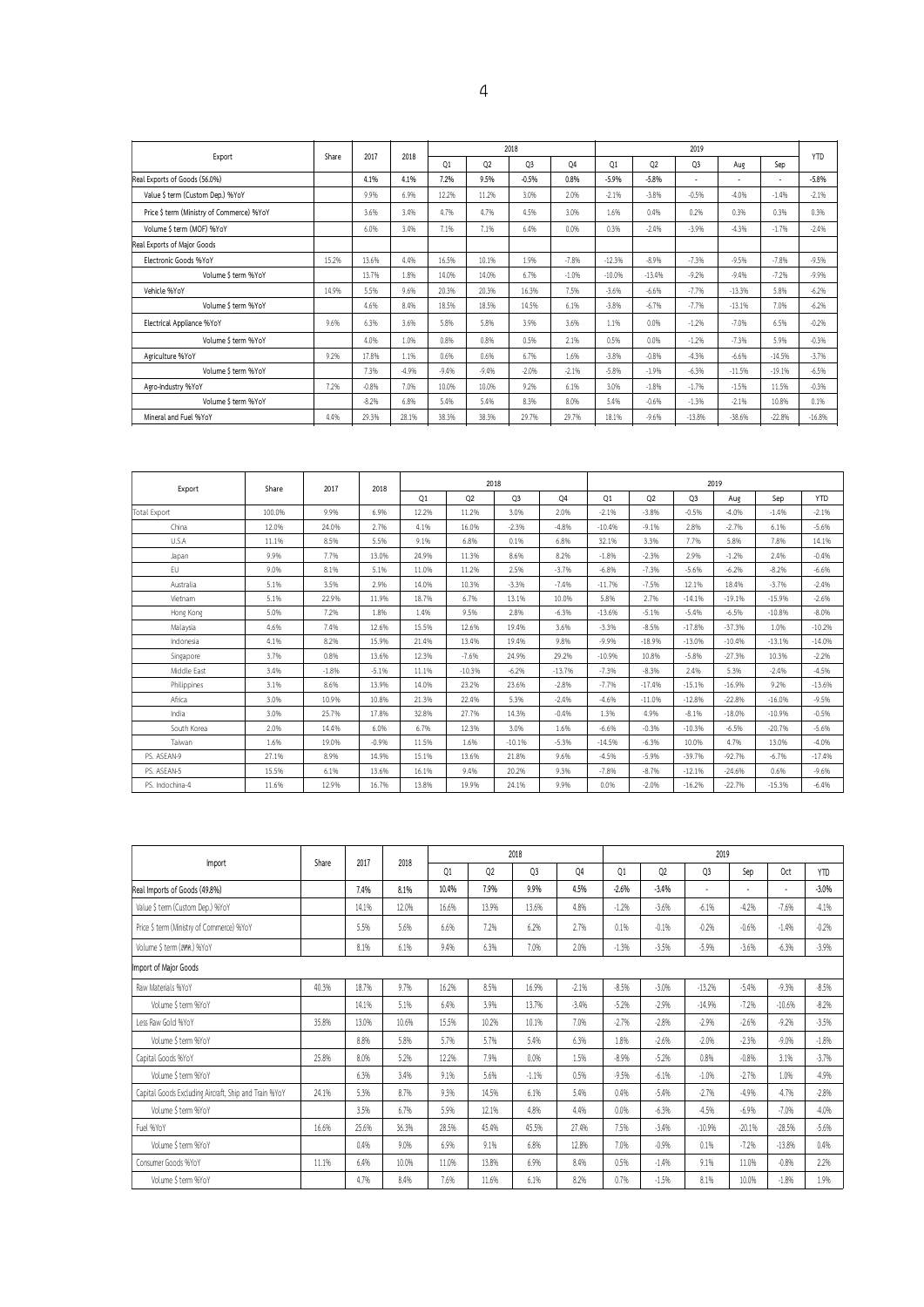### **Supply-Side Economy**

**Manufacturing sectors remains slow, while the agricultural and tourism sectors grows.** Tourism sector is indicated by the number of inbound foreign tourists in October 2019 at 3.04 million, an increase at 12.5 percent, which is the highest number in the last 19 months. The highest share of the growth is the number of Chinese tourists, which increases significantly at 27.8 percent. Additionally, tourists from the following countries also increase continually: India, South Korea, and Malaysia. The total revenue from foreign tourists is 147.8 billion baht, an increase at 9.3 percent. Agricultural sector also grows, indicated by an increase in Agricultural Production Index at 1.2 percent. In contrast, the manufacturing sector remains slow, indicated by decline in Manufacturing Production Index (MPI) at -8.5 percent, and Thai Industries Sentiment Index (TISI) from 92.1 (September 2019) to 91.2. The reasons for the slow in this sector are concerns of entrepreneurs about potential impacts from the situations of global economy, i.e. the US-China trade war, and strong baht which affects export. Additionally, imposition of stricter loan screening on SME entrepreneurs is also related to the aforementioned decline.

| Supply Side Indicators                         |      | 2018 |      | 2018           |       |                | 2019    |         |                |         |                 |            |  |  |
|------------------------------------------------|------|------|------|----------------|-------|----------------|---------|---------|----------------|---------|-----------------|------------|--|--|
|                                                | 2017 |      | Q1   | Q <sub>2</sub> | 03    | O <sub>4</sub> | 01      | 02      | O <sub>3</sub> | Sep     | 0 <sub>ct</sub> | <b>YTD</b> |  |  |
| Agricultural Production Index (%YoY)           | 6.5% | 8.2% | 9.9% | 14.2%          | 14.1% | $-2.7%$        | 0.8%    | $-2.2%$ | 1.4%           | 1.3%    | 1.2%            | 0.2%       |  |  |
| Manufacturing Production Index (%YoY)          | 1.8% | 3.6% | 0.6% | 0.8%           | 2.0%  | 3.9%           | $-1.2%$ | $-2.5%$ | $-4.2%$        | $-4.7%$ | $-8.5%$         | 3.1%       |  |  |
| Thai Industries Sentiment Index (TISI) (level) | 86.3 | 91.6 | 87.0 | 85.5           | 85.2  | 87.3           | 95.2    | 95.1    | 92.8           | 92.1    | 91.2            | 94.1       |  |  |
| Number of Inbound Foreign Tourists (%YoY)      | 9.4% | 7.3% | 2.0% | 9.0%           | 7.7%  | 20.2%          | 2.1%    | 1.4%    | 7.2%           | 10.1%   | 12.5%           | 4.3%       |  |  |
| %gog SA / %mom SA                              |      |      | 1.3% | 8.6%           | 7.5%  | 21.4%          | 1.8%    | 1.3%    | 7.3%           | 2.8%    | 2.6%            |            |  |  |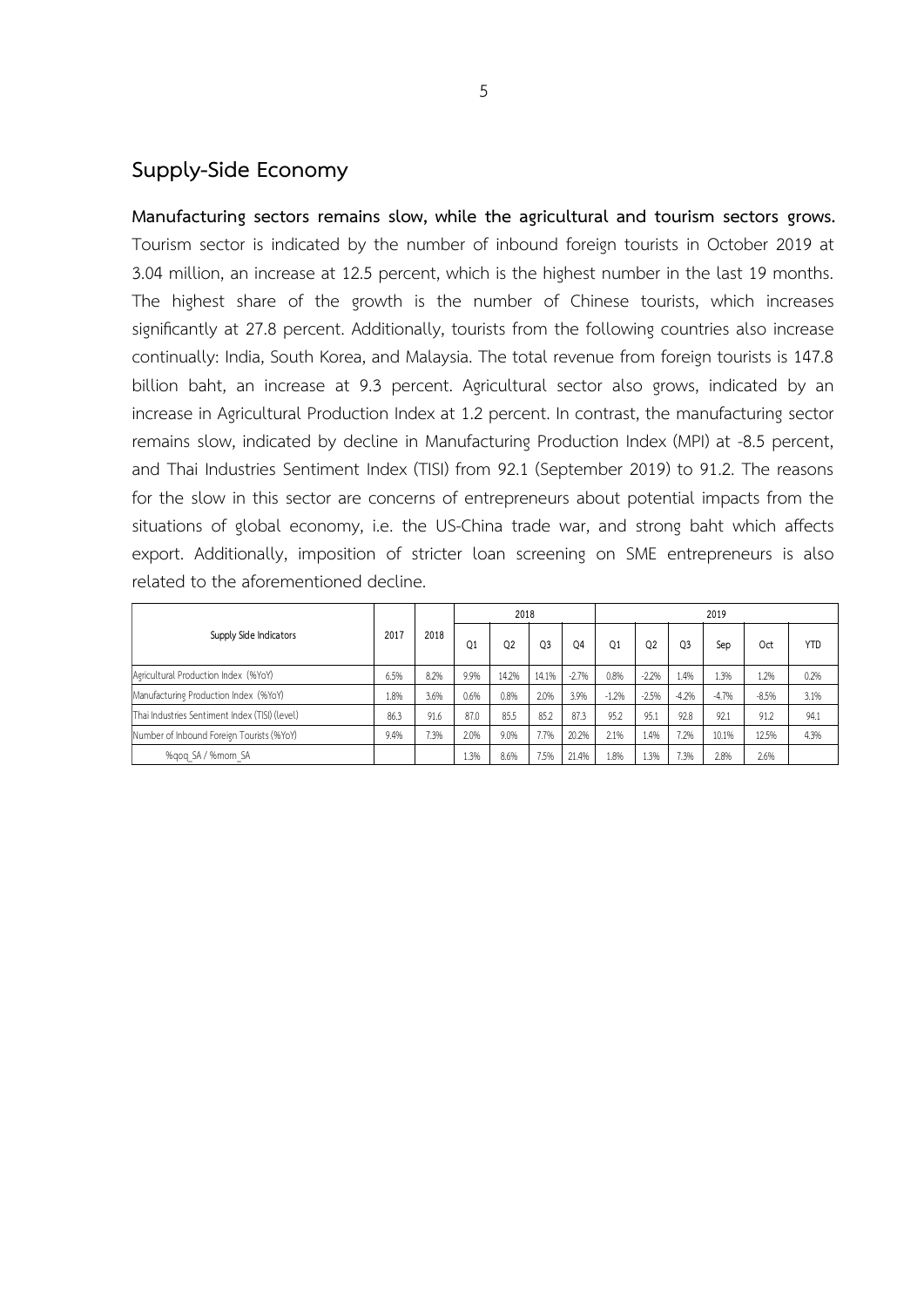## **Economic Stability**

**Internal stability remains favorable,** indicated by the headline inflation at 0.1 percent, which drops from the previous month corresponding to the domestic retail price of fuels, and the core inflation at 0.4 percent. Unemployment rate is at 0.9 percent of total labors. Public debt at the end of September 2019 is 41.1 percent per total GDP , a number under the regulation of the State Financial and Financial Disciplines Act, B.E. 2561 (2018), which designates the maximum rate at 60 percent. External stability remains robust, and is capable of tackling risks from uncertainty of global economy. This is indicated by international reserves at the end of October 2019 at 222.8 billion USD.

|                                                            |       |       |                | 2018           |                |                | 2019           |                |                |          |         |            |  |  |
|------------------------------------------------------------|-------|-------|----------------|----------------|----------------|----------------|----------------|----------------|----------------|----------|---------|------------|--|--|
| Macroeconomic stability indicators                         | 2017  | 2018  | O <sub>1</sub> | Q <sub>2</sub> | Q <sub>3</sub> | O <sub>4</sub> | O <sub>1</sub> | O <sub>2</sub> | O <sub>3</sub> | Sep      | Oct     | <b>YTD</b> |  |  |
| Internal Stability                                         |       |       |                |                |                |                |                |                |                |          |         |            |  |  |
| Unemployment rate (%)                                      | 1.2%  | 1.1%  | 1.2%           | 1.2%           | 1.2%           | 1.1%           | 0.9%           | 1.0%           | 1.0%           | 1.0%     | 0.9%    | 1.0%       |  |  |
| Producer price index (%YoY)                                | 0.7%  | 0.4%  | 3.2%           | 0.1%           | $-0.5%$        | 0.0%           | $-0.4%$        | $-0.1%$        | $-1.6%$        | $-1.996$ | $-2.5%$ | $-0.996$   |  |  |
| Headline inflation (%YoY)                                  | 0.7%  | 1.1%  | 1.3%           | 0.1%           | 0.4%           | 0.9%           | 0.7%           | 1.1%           | 0.6%           | 0.3%     | 0.1%    | 0.7%       |  |  |
| Core inflation (%YoY)                                      | 0.6%  | 0.7%  | 0.7%           | 0.5%           | 0.5%           | 0.6%           | 0.6%           | 0.5%           | 0.4%           | 0.4%     | 0.4%    | 0.5%       |  |  |
| Public debt (% of GDP)                                     | 41.2% | 41.9% | 41.7%          | 41.3%          | 41.9%          | 41.2%          | 41.8%          | 41.3%          | 41.1%          | 41.1%    | N/A     | 41.1%      |  |  |
| <b>External Stability</b>                                  |       |       |                |                |                |                |                |                |                |          |         |            |  |  |
| Current Account Balance (Billion USD)                      | 50.2  | 28.5  | 15.2           | 7.8            | 14.9           | 12.4           | 12.2           | 5.1            | 9.1            | 3.5      | N/A     | 26.4       |  |  |
| International Reserves Position (Billion USD)              | 202.6 | 205.6 | 180.9          | 185.6          | 199.3          | 202.6          | 212.2          | 215.8          | 220.5          | 220.5    | 222.8   | 222.8      |  |  |
| Net Forward (Billion USD)                                  | 36.7  | 33.7  | 26.6           | 31.3           | 31.2           | 36.7           | 32.6           | 34.5           | 33.1           | 33.1     | 34.4    | 34.4       |  |  |
| International reserves to short term external debt (times) | 3.3   | 3.3   | 3.2            | 3.3            | 3.1            | 2.9            | 3.4            | 3.5            | 3.7            | 3.7      | N/A     | 3.7        |  |  |